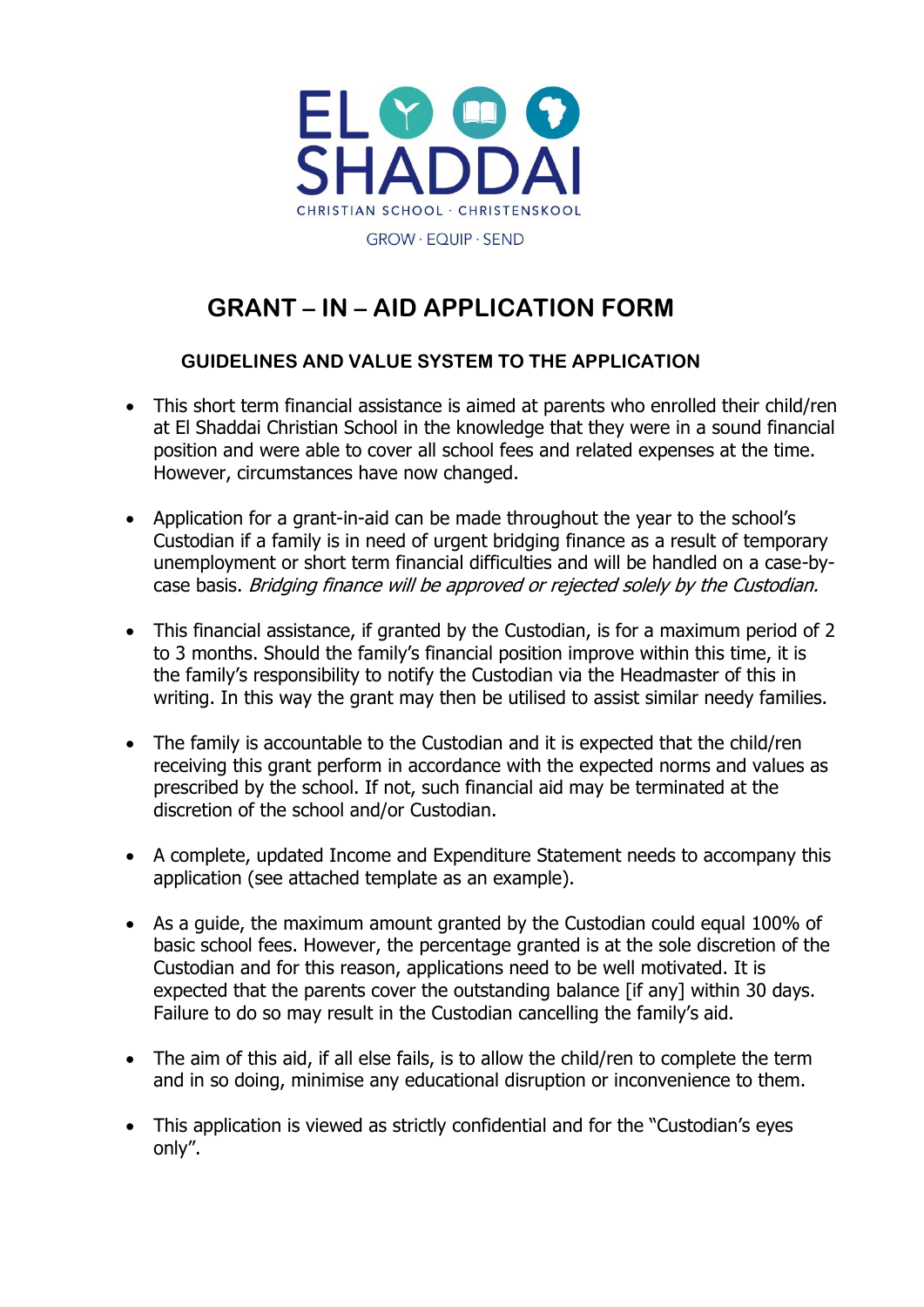## **1. PARENT INFORMATION:**

| 1.1 |                                                                                                                                                                  |         |  |  |
|-----|------------------------------------------------------------------------------------------------------------------------------------------------------------------|---------|--|--|
| 1.2 |                                                                                                                                                                  |         |  |  |
| 1.3 |                                                                                                                                                                  |         |  |  |
|     |                                                                                                                                                                  |         |  |  |
|     |                                                                                                                                                                  |         |  |  |
|     |                                                                                                                                                                  | Mother: |  |  |
|     |                                                                                                                                                                  |         |  |  |
|     |                                                                                                                                                                  |         |  |  |
| 1.4 |                                                                                                                                                                  |         |  |  |
|     |                                                                                                                                                                  |         |  |  |
| 1.5 |                                                                                                                                                                  |         |  |  |
|     |                                                                                                                                                                  |         |  |  |
| 1.6 |                                                                                                                                                                  |         |  |  |
|     |                                                                                                                                                                  |         |  |  |
|     |                                                                                                                                                                  |         |  |  |
|     | 1.6.3 If one or both parents are currently unemployed, please state<br>how you are currently attempting to gain employment and<br>provide a time frame for this: |         |  |  |
|     |                                                                                                                                                                  |         |  |  |
|     |                                                                                                                                                                  |         |  |  |
|     |                                                                                                                                                                  |         |  |  |
|     |                                                                                                                                                                  |         |  |  |
|     |                                                                                                                                                                  |         |  |  |
|     |                                                                                                                                                                  |         |  |  |
|     |                                                                                                                                                                  |         |  |  |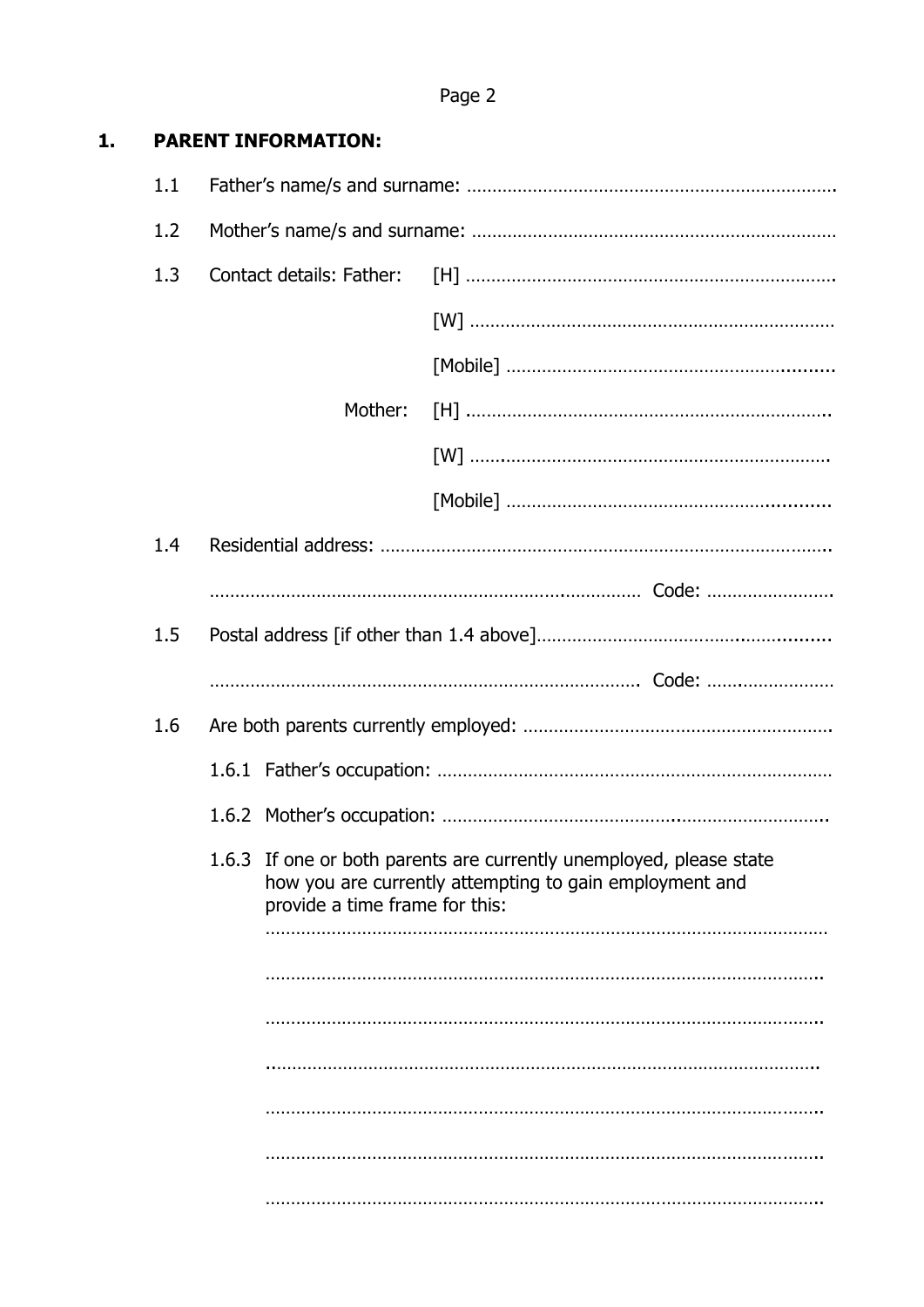1.7 If unemployed, state from when you have been so:

.............................................................................................................

1.8 Provide a detailed motivation of your need for a grant-in-aid:

………………………………………………………………………………………………………………….. ………………………………………………………………………………………………………………….. ………………………………………………………………………………………………………………….. ………………………………………………………………………………………………………………….. ………………………………………………………………………………………………………………….. …………………………………………………………………………………………………………………..

1.9 Attach a detailed, updated Income and expenditure statement to this application (use the template as a guide).

## **2. PUPIL INFORMATION:**

| 2.5 Siblings $[if any]$ : |  |  |  |  |
|---------------------------|--|--|--|--|
|                           |  |  |  |  |
|                           |  |  |  |  |

**NOTE:** Please complete a separate Grant-in-aid application form for each child that you wish to have considered for financial assistance.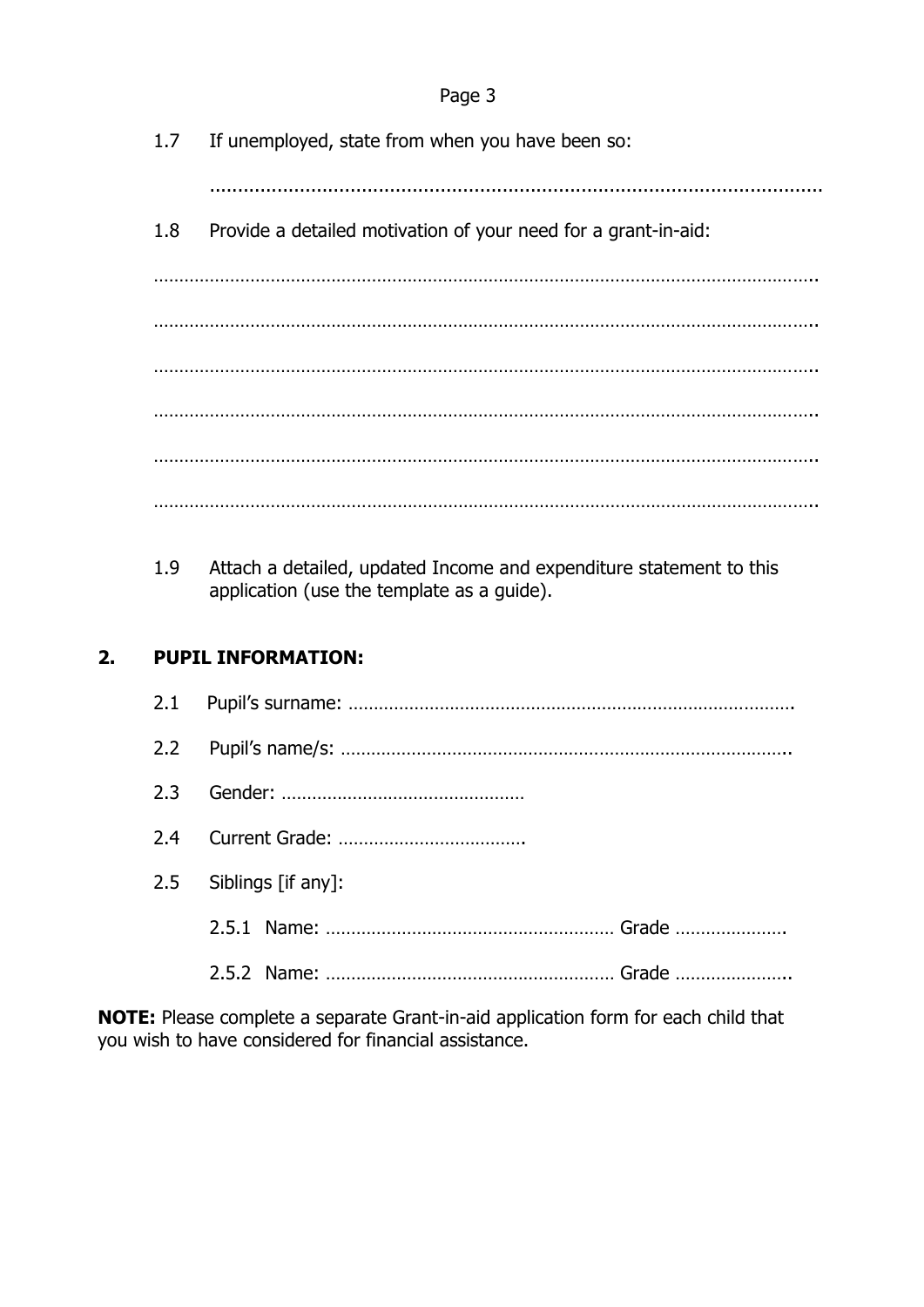3. Please supply any additional information that may be useful to the Custodian in adjudicating your situation:

> ……………………………………………………………………………… ……………………………………………………………………………… ………………………………………………………………………………  $\mathcal{L}^{\text{max}}$ ……………………………………………………………………………… ……………………………………………………………………………… ………………………………………………………………………………

4. Please ask your pastor to furnish a confidential letter to the Custodian. The attached letter should be passed on to your pastor, as it provides him with guidelines.

**DECLARATION:** I/We acknowledge that all the information given above is correct and, should any part of this application not be so, it will result in the immediate disqualification by the Custodian.

Signature: Father ………………………………………. Signature: Mother ………………………..

Date: ………………………………….

**Please send:**

- 1. The completed application form;
- 2. Your updated income and expenditure statement;
- 3. A covering letter from your Pastor,

to:

 **The Custodian El Shaddai Christian School P O Box 1980 DURBANVILLE 7550**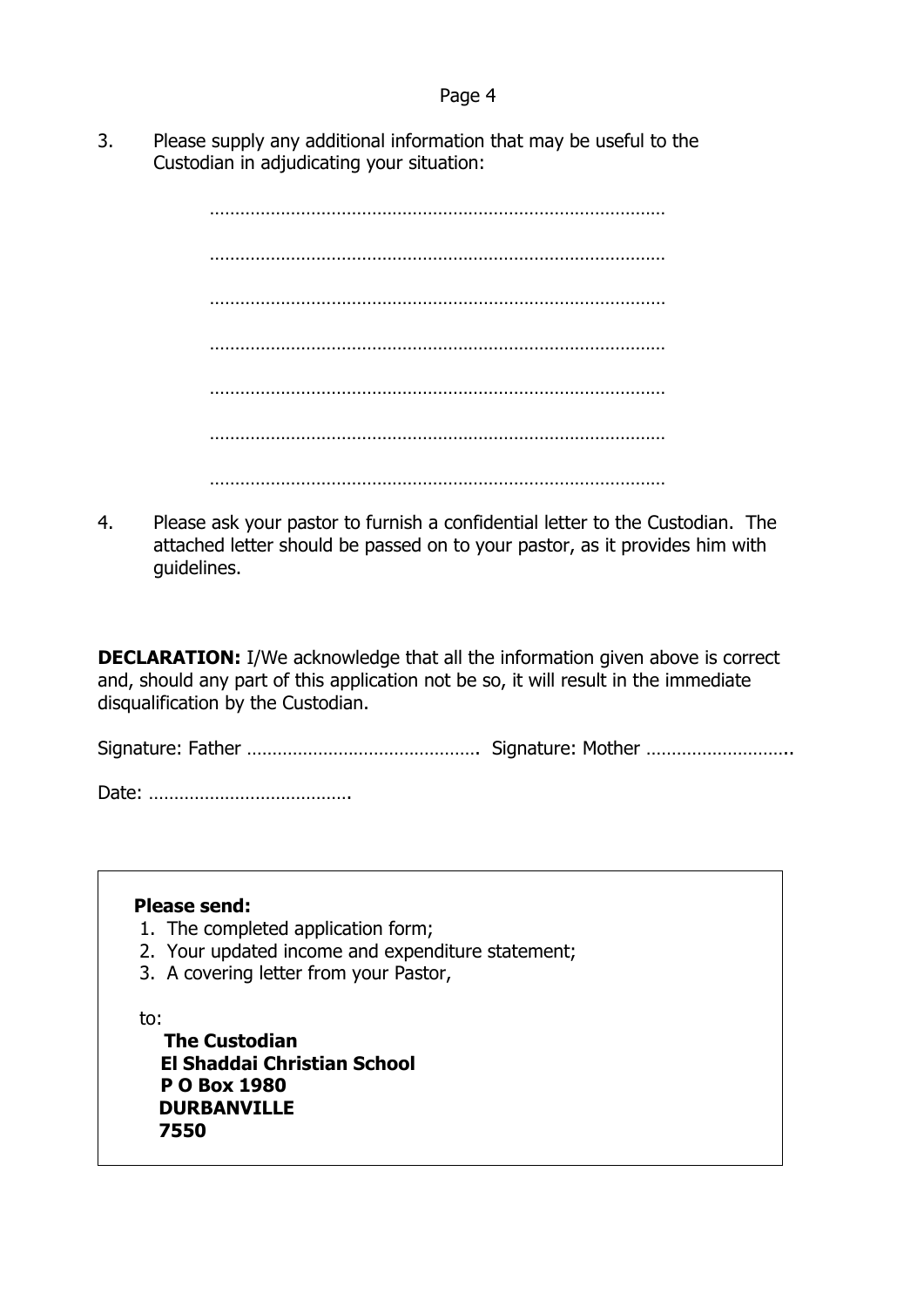

Dear Pastor

The El Shaddai Christian School is committed to providing affordable Christian education wherever possible. To this end, financial aid, subject to a prescribed value system, is available to those parents who are in genuine need.

Please could you furnish a **confidential letter in a sealed envelope to the Custodian:**

- Confirming to the best of your knowledge that the family is in need of financial assistance;
- Confirming that the family is firmly based in your church;
- Confirming that, should it be necessary, your church as the covering authority would be prepared to provide financial planning/guidance to the applicant.

Would you be so kind as to address this letter to:

#### **The Custodian El Shaddai Christian School P O Box 1980 DURBANVILLE 7551**

Thank you for your assistance in this matter.

Yours in His service

Mr. Siebert J. Myburgh **HEADMASTER**